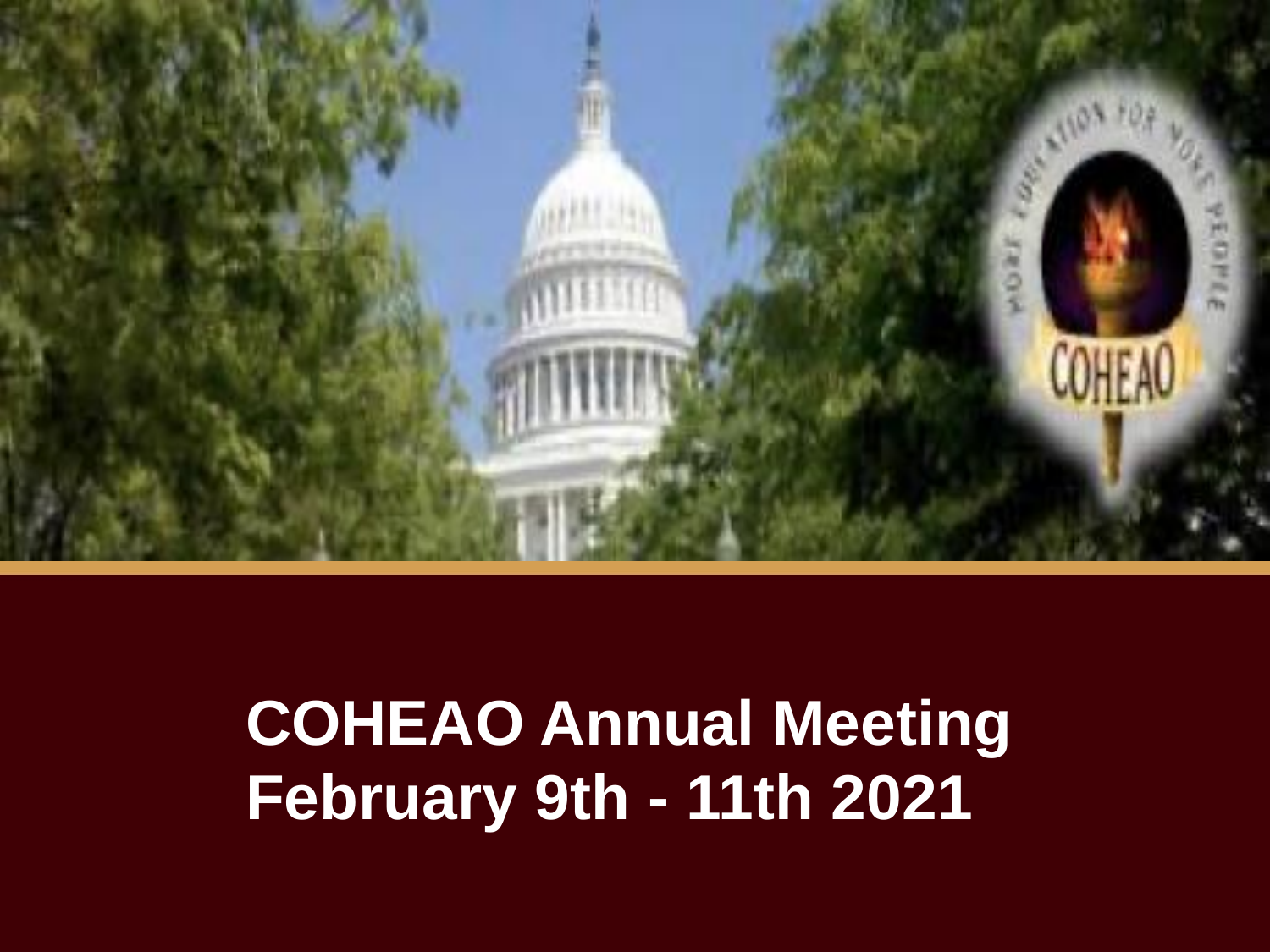# *The Impact of COVID across the College Campus*



#### *Moderator: Jim Garrant, Flywire*

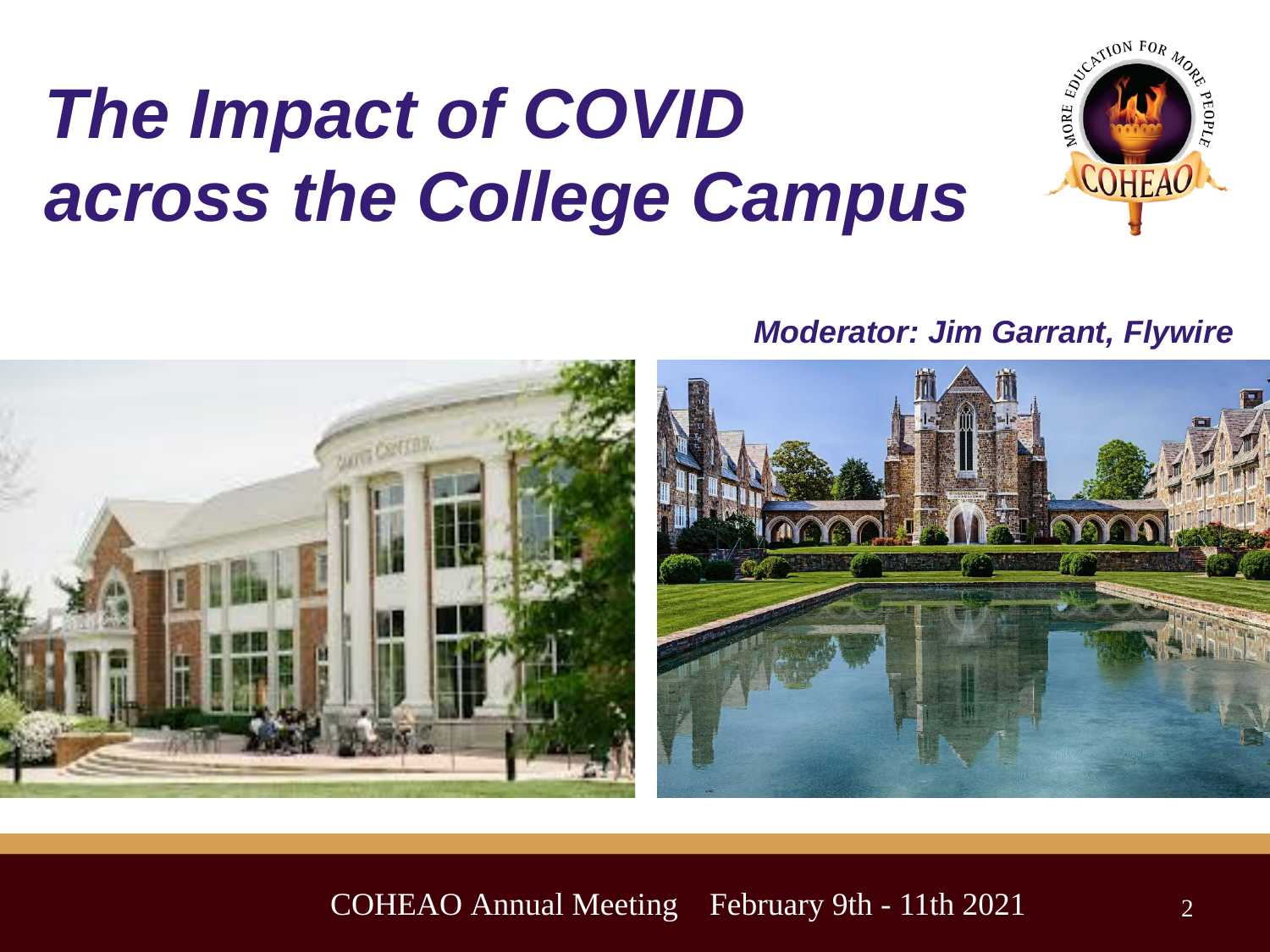

*This information is not intended as legal advice and may not be used as legal advice. Legal advice must be tailored to the specific circumstances of each case.*

*Every effort has been made to assure this information is up-to-date as of the date of publication.*

*This information is not intended to be a full and exhaustive explanation of any laws or regulations, nor should it be used to replace the advice of your own legal counsel*.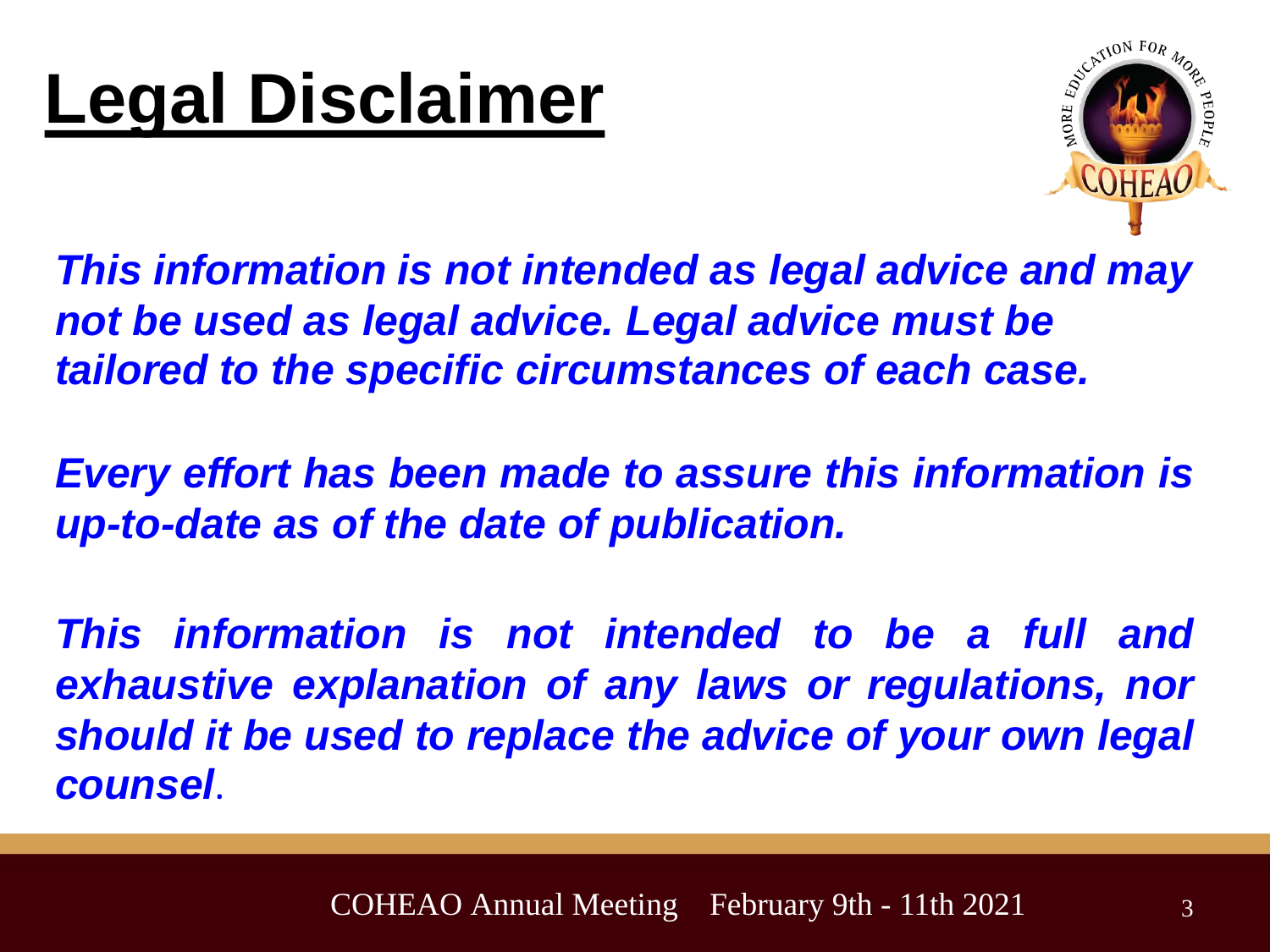





#### Maria Brown Director University Cashier's Office

North Carolina State University



#### Andrea Davis Manager, Student Accounts Operations Harvard University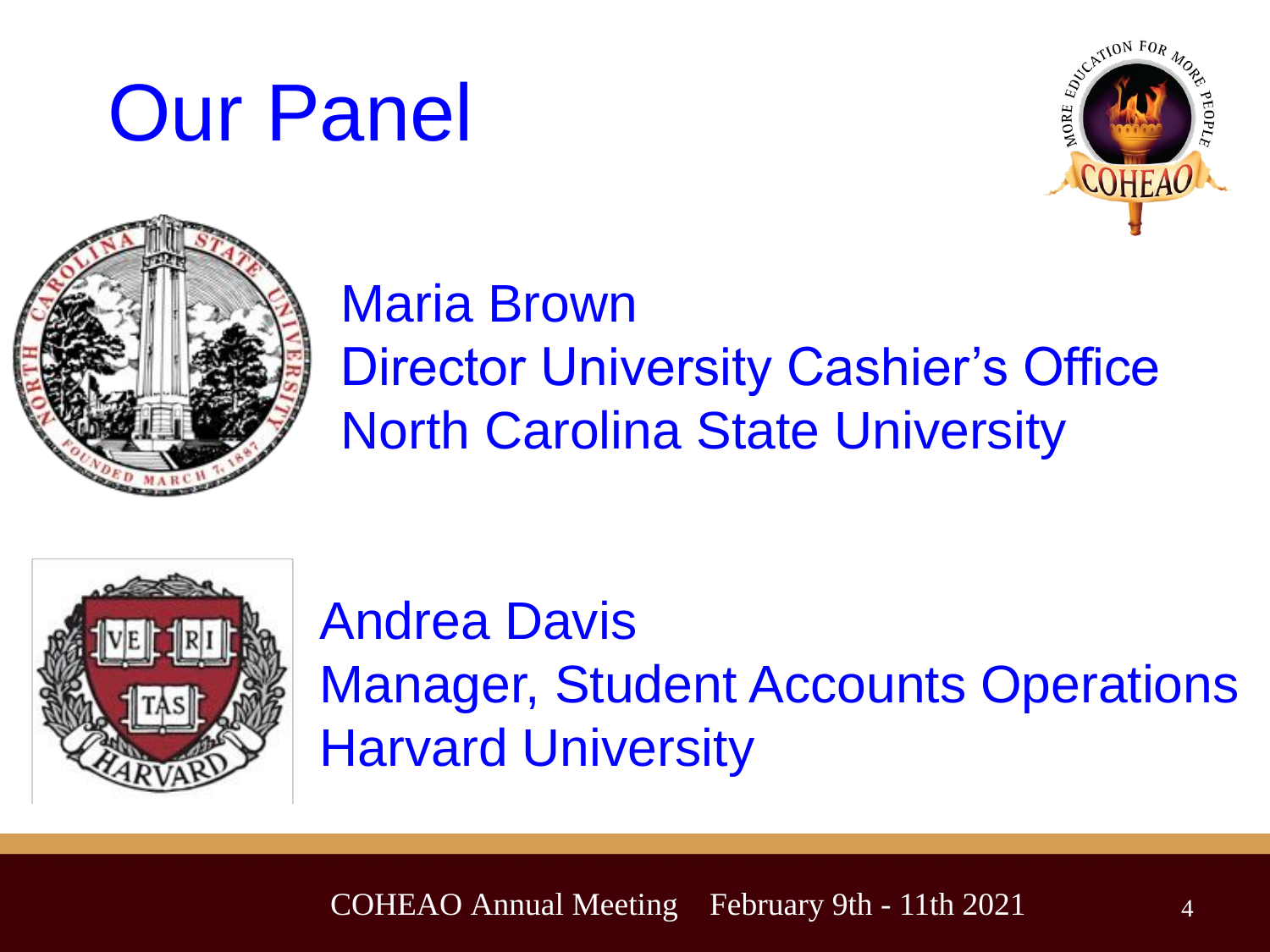# Our Panel





### Marcia Taylor Director, Office of International **Services** University of South Florida



UNIVERSITY OF **GEORGIA**  Linda Kasper Executive Director of Housing University of Georgia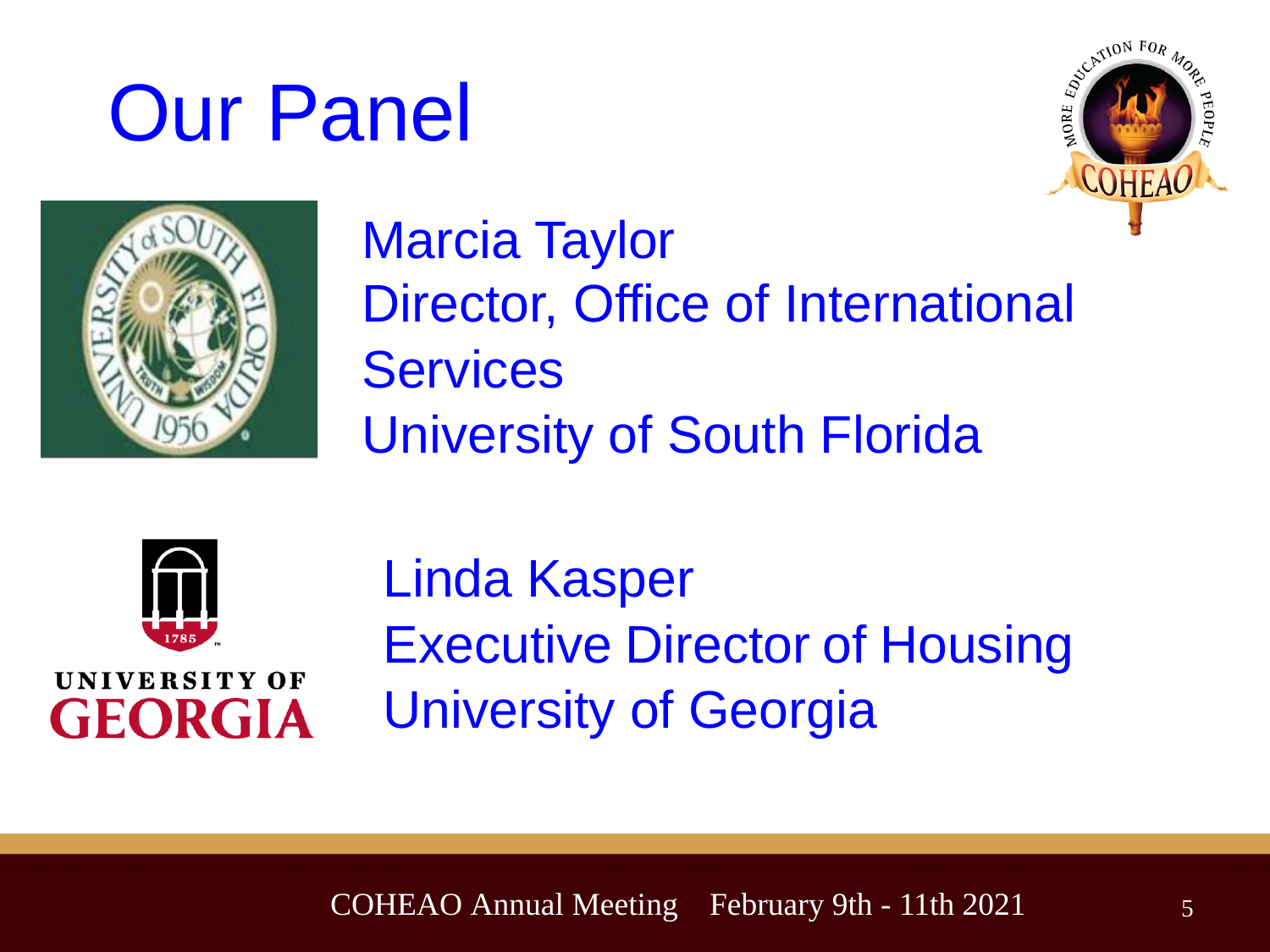COVID 19 impacts in the Cashier's Office at North Carolina State University





•Operational Impacts •3rd Party Payments •Collection Activity •1098T •Testing

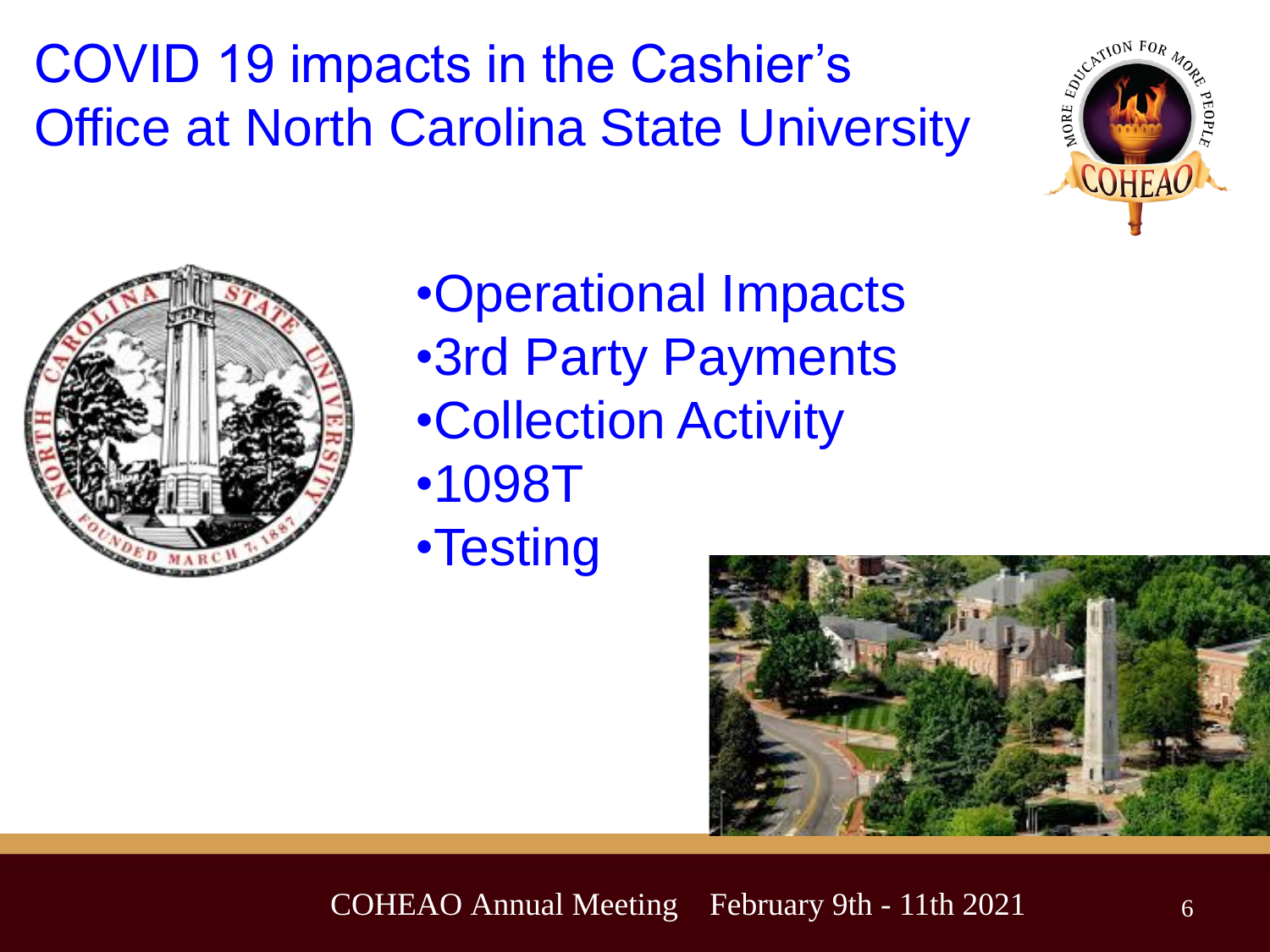COVID 19 impacts for the Financial Aid Department at Harvard University





•Cost of Attendance Changes •Term Date Changes •Streamlining Communication •Testing

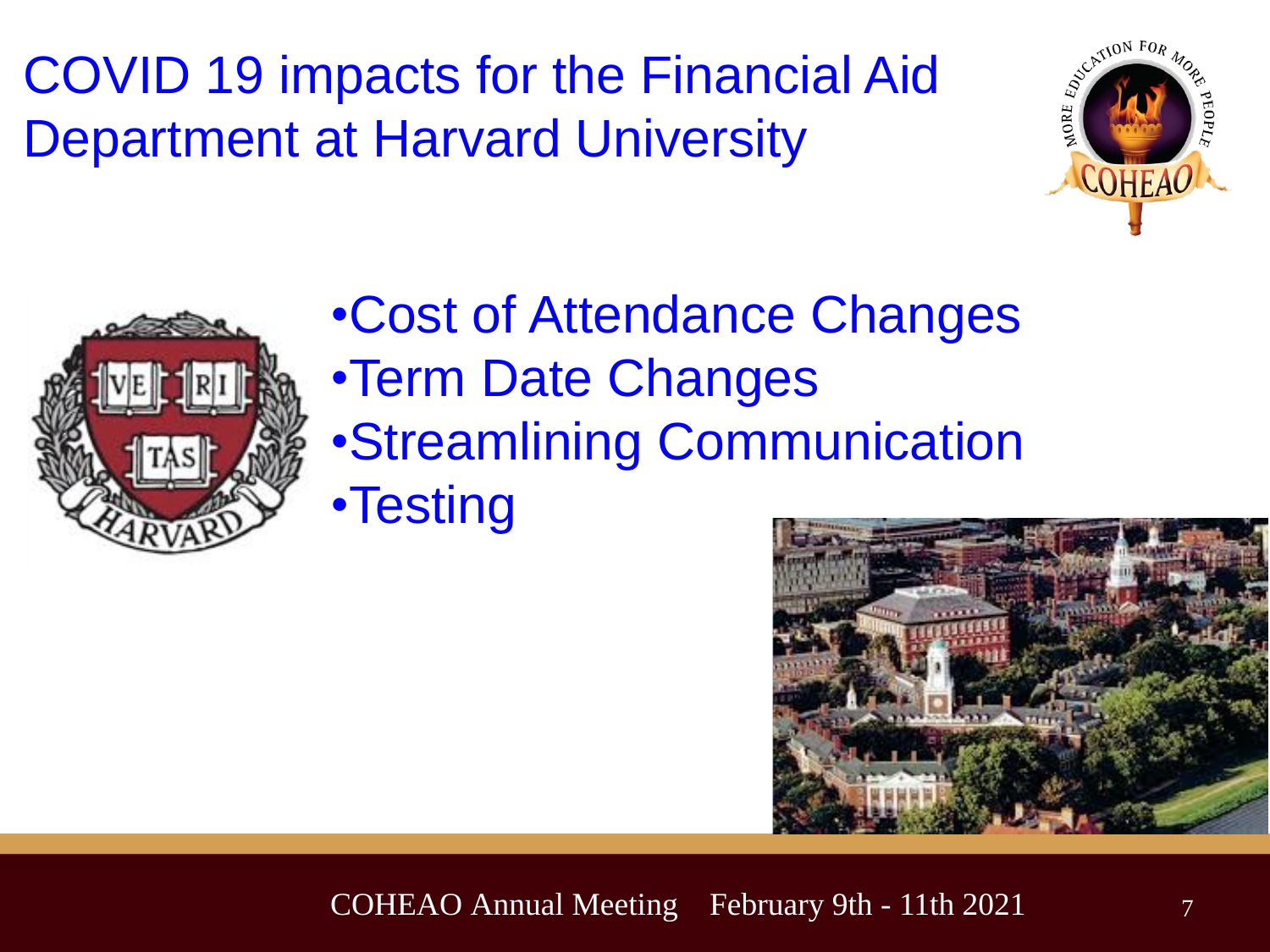COVID 19 impacts for the Office of International Services at the University of South Florida





•Impacts on Immigration •We were ready! •What does Spring look like?

•Testing

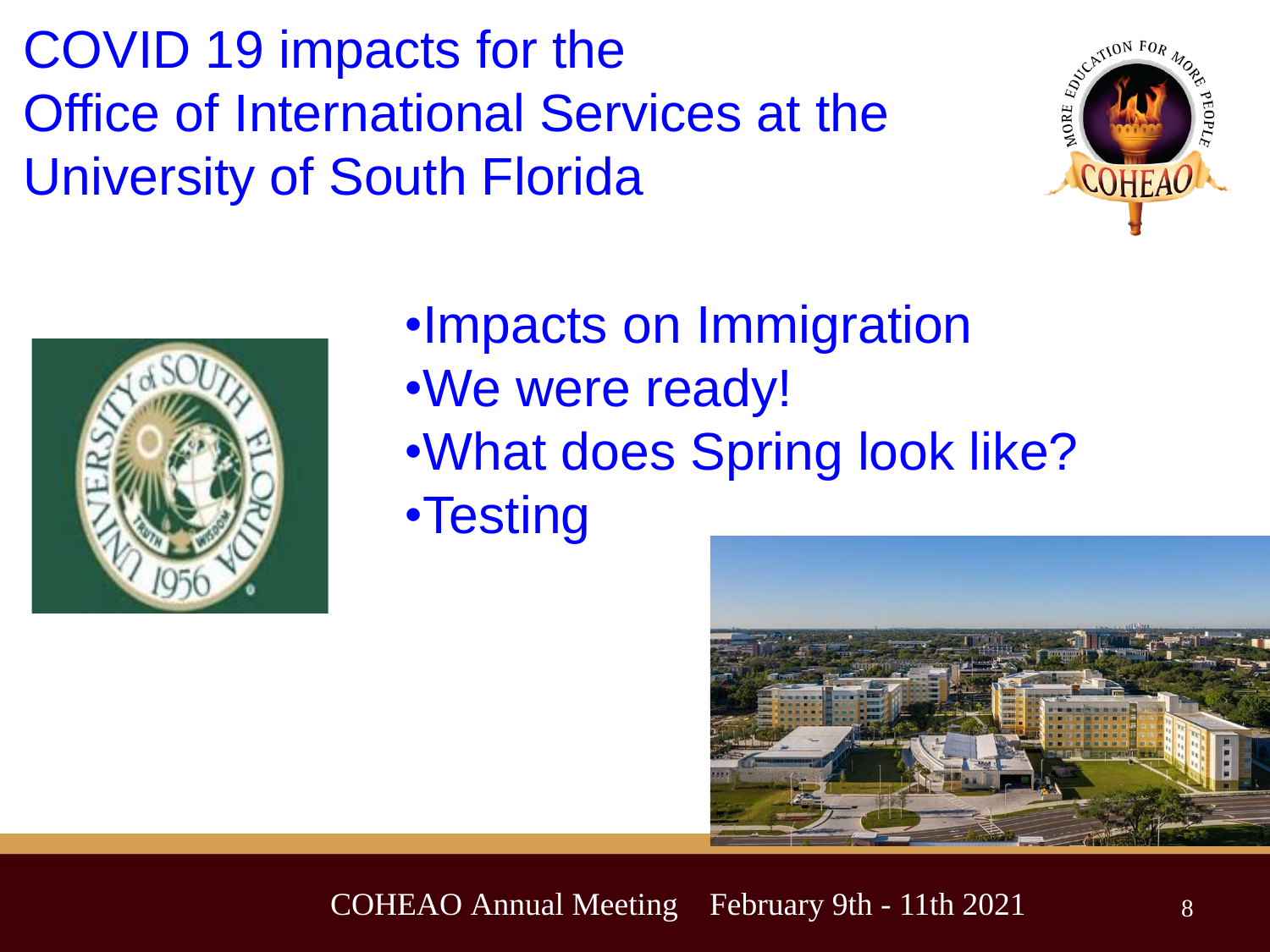COVID 19 impacts for the Housing Department at the University of Georgia





•Universal Design Spring Fall Spring •Risk Reduction-Decision Making On Campus vs Remote To Open/Close •Testing

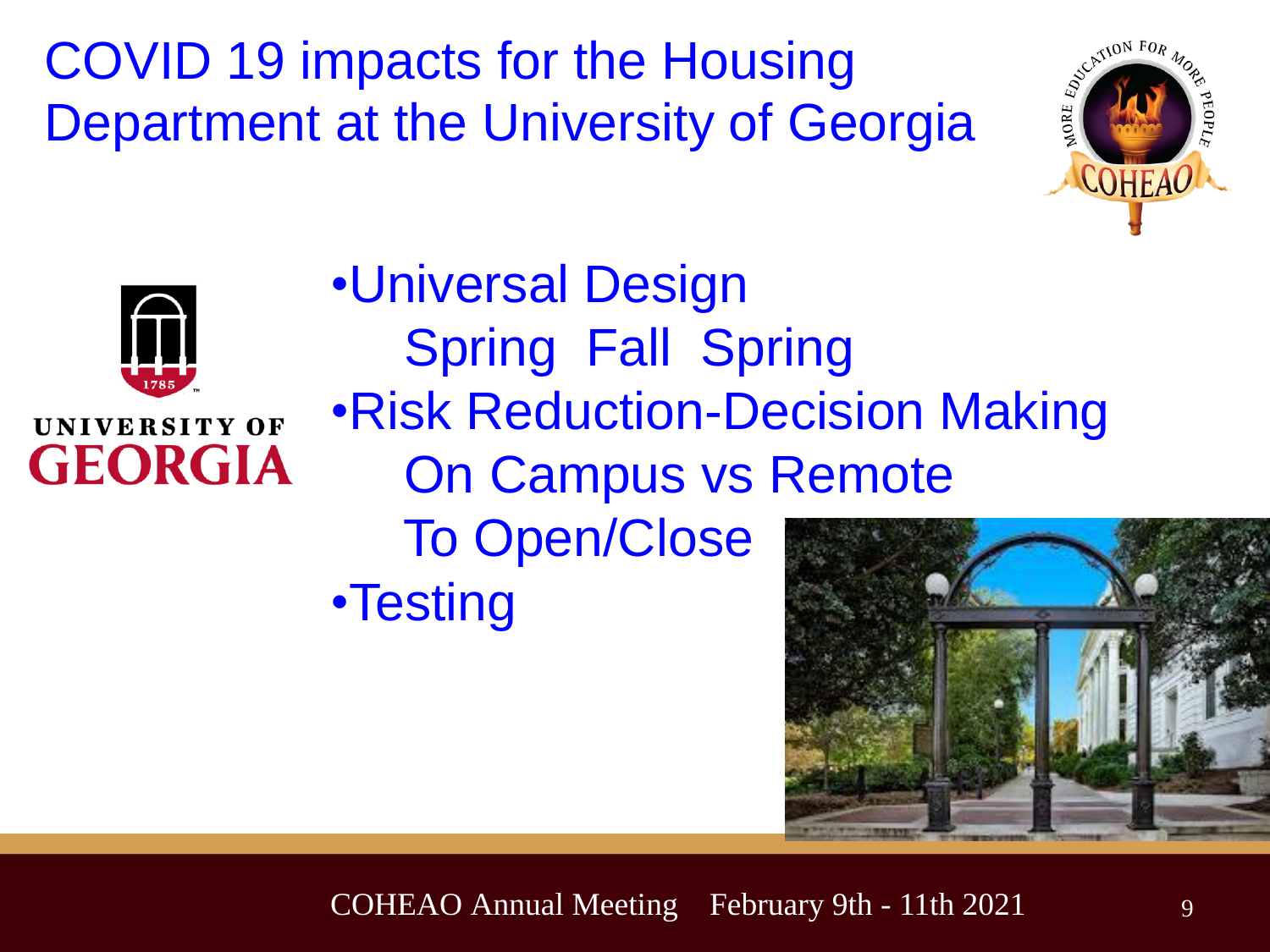



## *Questions?*